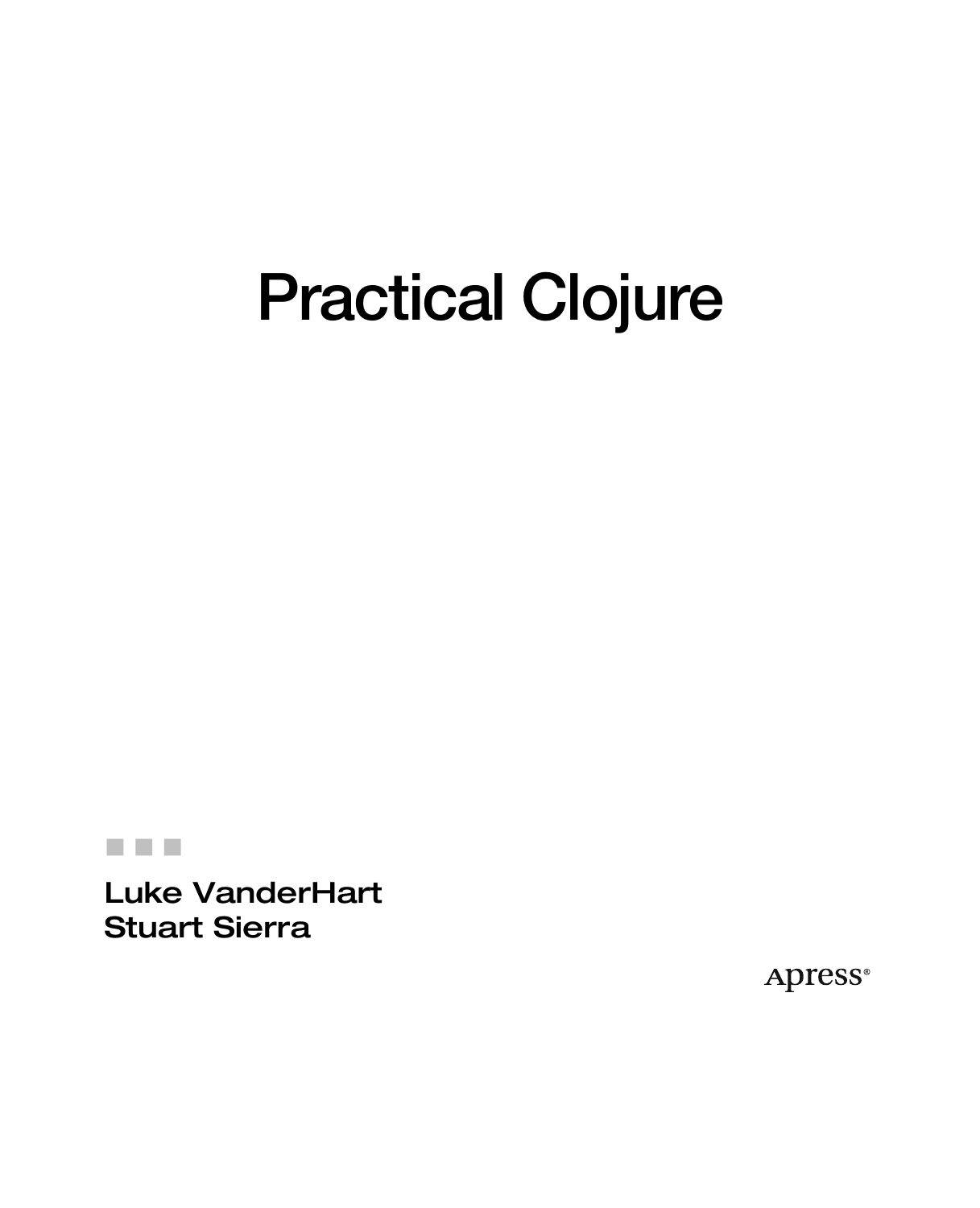#### **Practical Clojure**

Copyright © 2010 by Luke VanderHart and Stuart Sierra

All rights reserved. No part of this work may be reproduced or transmitted in any form or by any means, electronic or mechanical, including photocopying, recording, or by any information storage or retrieval system, without the prior written permission of the copyright owner and the publisher.

ISBN-13 (pbk): 978-1-4302-7231-1

ISBN-13 (electronic): 978-1-4302-7230-4

Printed and bound in the United States of America 9 8 7 6 5 4 3 2 1

Trademarked names may appear in this book. Rather than use a trademark symbol with every occurrence of a trademarked name, we use the names only in an editorial fashion and to the benefit of the trademark owner, with no intention of infringement of the trademark.

President and Publisher: Paul Manning Lead Editor: Michelle Lowman Technical Reviewer: Christophe Grand Editorial Board: Clay Andres, Steve Anglin, Mark Beckner, Ewan Buckingham, Gary Cornell, Jonathan Gennick, Jonathan Hassell, Michelle Lowman, Matthew Moodie, Duncan Parkes, Jeffrey Pepper, Frank Pohlmann, Douglas Pundick, Ben Renow-Clarke, Dominic Shakeshaft, Matt Wade, Tom Welsh Coordinating Editors: Jim Markham, Tracy Brown Copy Editor: Katie Stence Compositor: Bytheway Compositors Indexer: Julie Grady Artist: April Milne Cover Designer: Anna Ishchenko

Distributed to the book trade worldwide by Springer-Verlag New York, Inc., 233 Spring Street, 6th Floor, New York, NY 10013. Phone 1-800-SPRINGER, fax 201-348-4505, e-mail ordersny@springer-sbm.com, or visit www.springeronline.com.

For information on translations, please e-mail rights@apress.com, or visit www.apress.com.

Apress and friends of ED books may be purchased in bulk for academic, corporate, or promotional use. eBook versions and licenses are also available for most titles. For more information, reference our Special Bulk Sales–eBook Licensing web page at www.apress.com/info/bulksales.

The information in this book is distributed on an "as is" basis, without warranty. Although every precaution has been taken in the preparation of this work, neither the author(s) nor Apress shall have any liability to any person or entity with respect to any loss or damage caused or alleged to be caused directly or indirectly by the information contained in this work.

The source code for this book is available to readers at **www.apress.com**.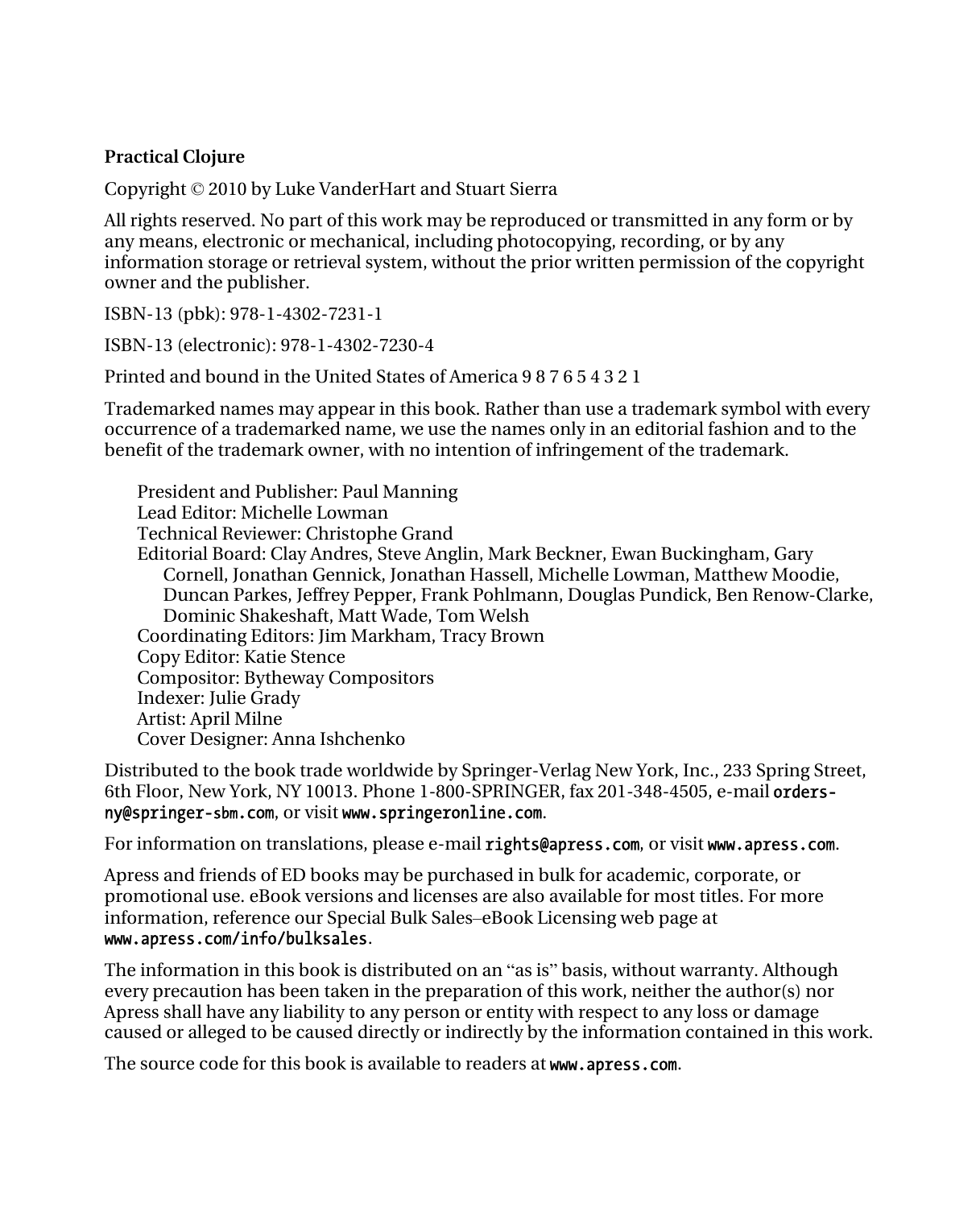*To my lovely and supportive wife —Luke* 

> *To Mollie —Stuart*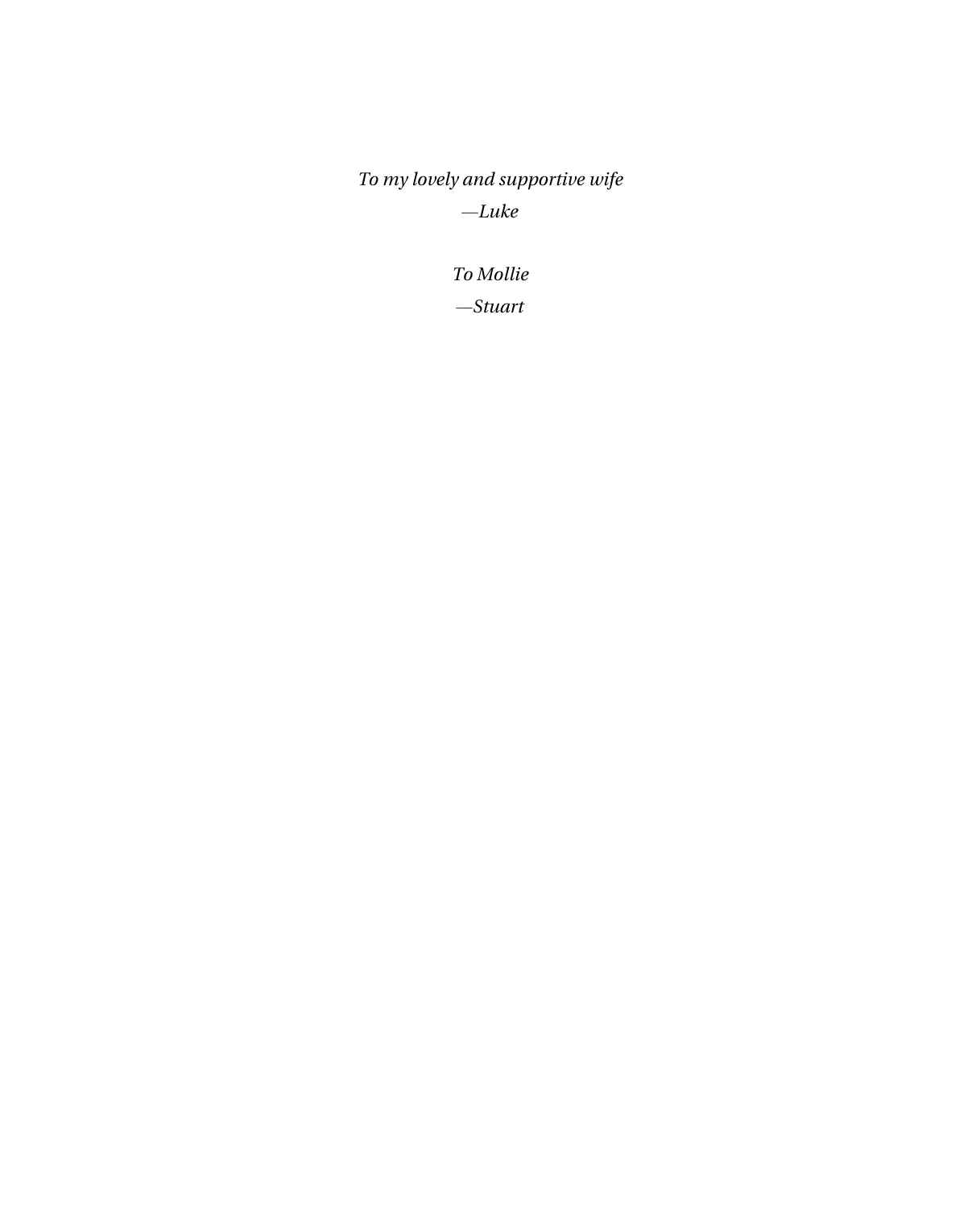## **Contents at a Glance**

| $\mathcal{C}$ |  |
|---------------|--|
|               |  |
|               |  |
|               |  |
|               |  |
|               |  |
|               |  |
|               |  |
|               |  |
|               |  |
|               |  |
|               |  |
|               |  |
|               |  |
|               |  |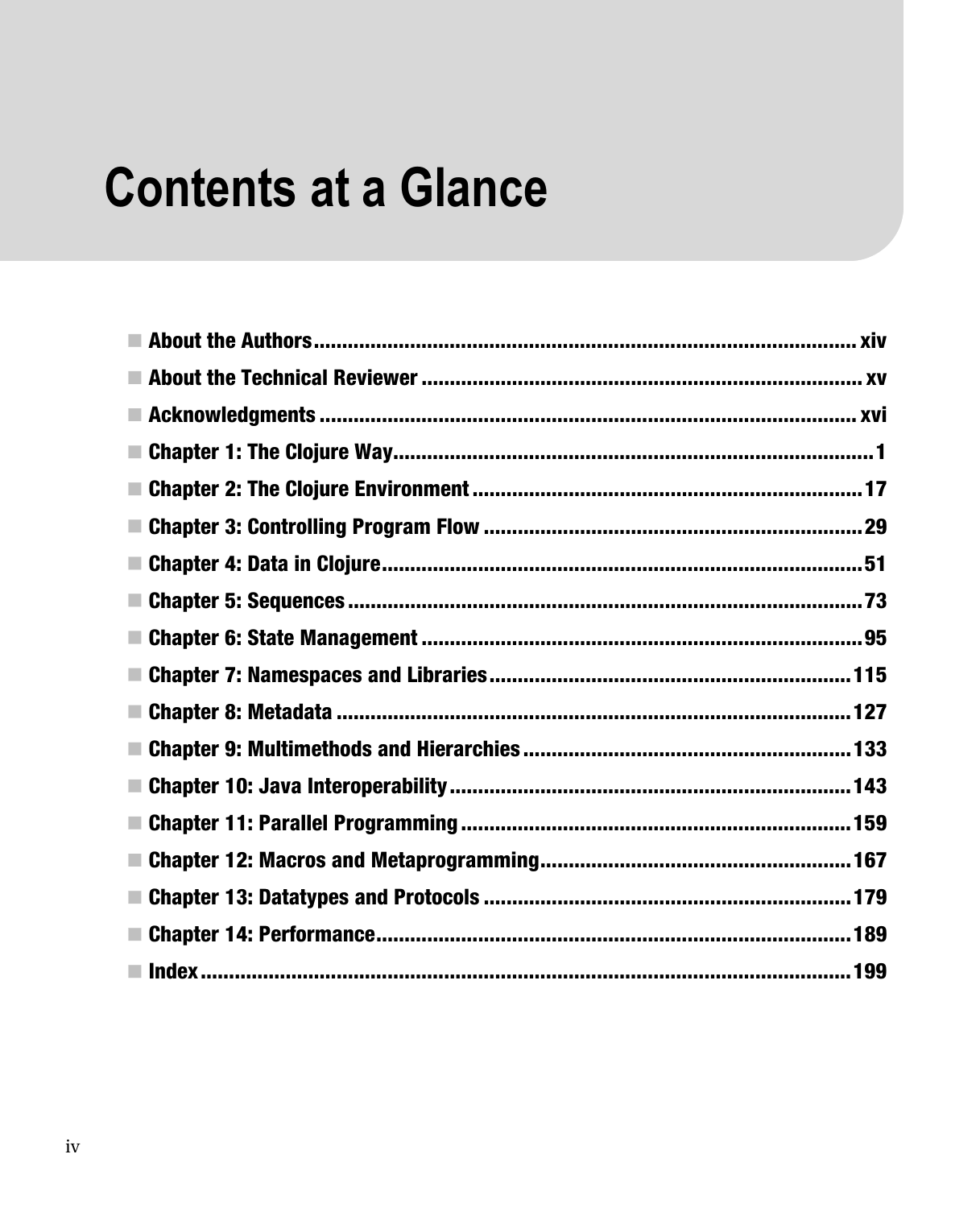## **Contents**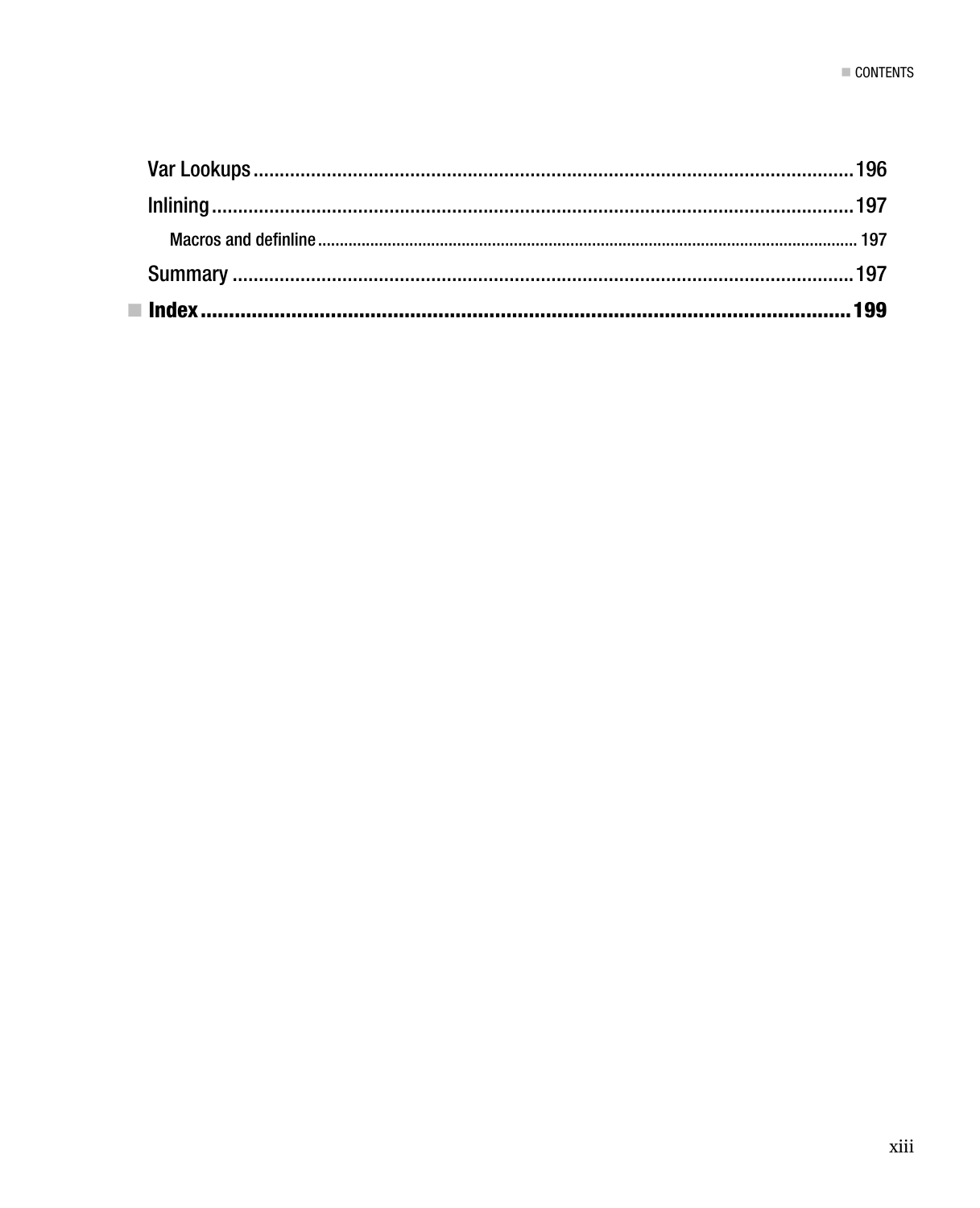#### **About the Authors**



- **Luke VanderHart** is an experienced software developer, currently working as a consultant with NuWave Solutions in the Washington, D.C. area. He has extensive experience with the Java platform, ranging from heavy data-processing applications to web development, including several different JVM languages. In addition to Clojure and functional programming, his interests are computational linguistics, the semantic web, and data visualization.



■ **Stuart Sierra** is an actor, writer, musician, and programmer in New York City. As assistant director of the Program on Law and Technology at Columbia University, he was the lead developer of the groundbreaking legal search engine AltLaw.org, one of the first production web sites using Clojure. He is the author of many popular open-source Clojure libraries, including a testing framework, I/O utilities and an HTTP client. Sometimes he blogs at stuartsierra.com.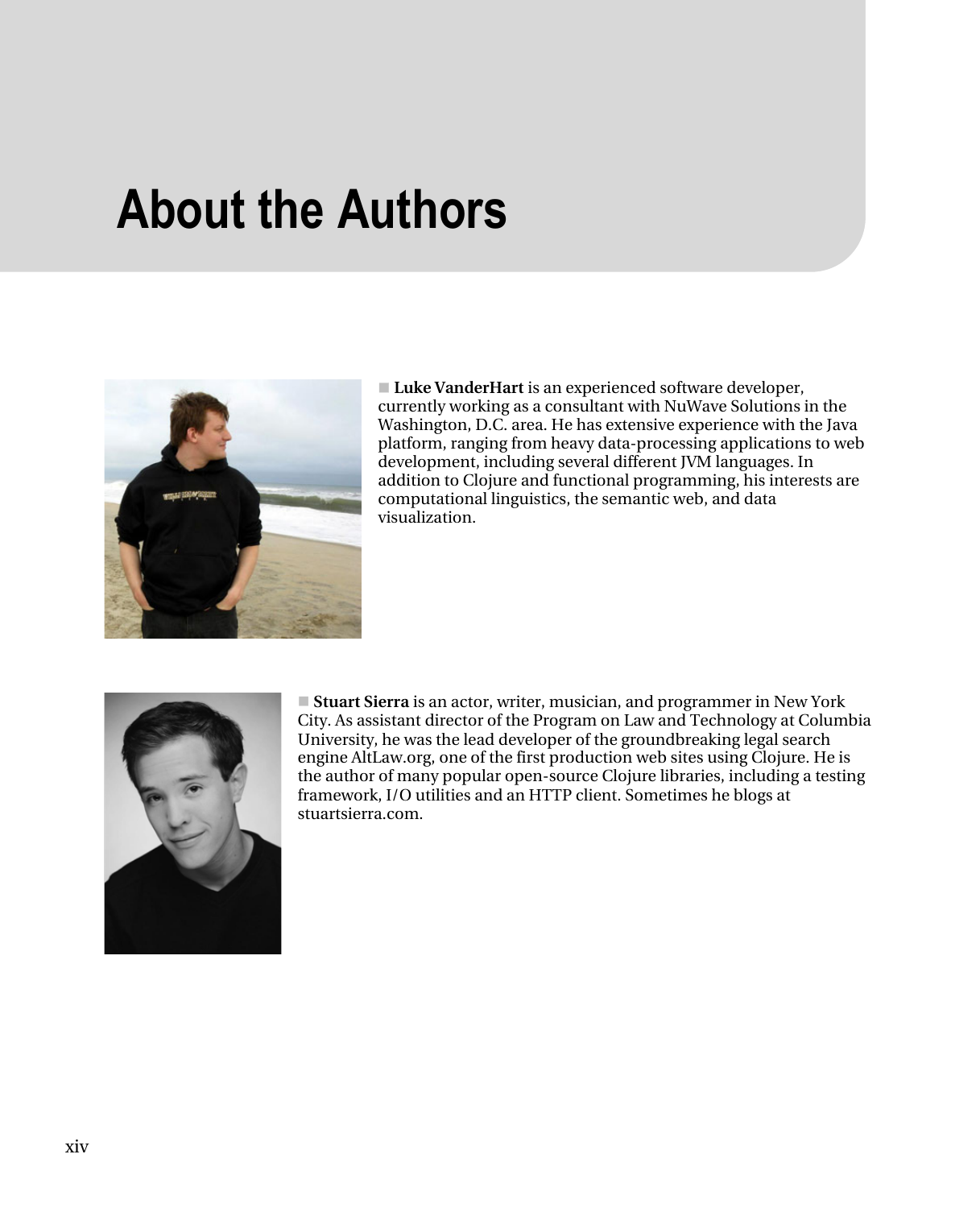## **About the Technical Reviewer**

- **Christophe Grand** is an independent software developer specializing in Clojure, Java, jQuery, web development, and all things Open Source. He is a Clojure contributor and conducts training sessions on Clojure and other languages. Christophe discovered Clojure in early 2008 while searching for a strong functional language that runs on the JVM. Clojure fit the bill perfectly. Christophe lives near Lyon, France.